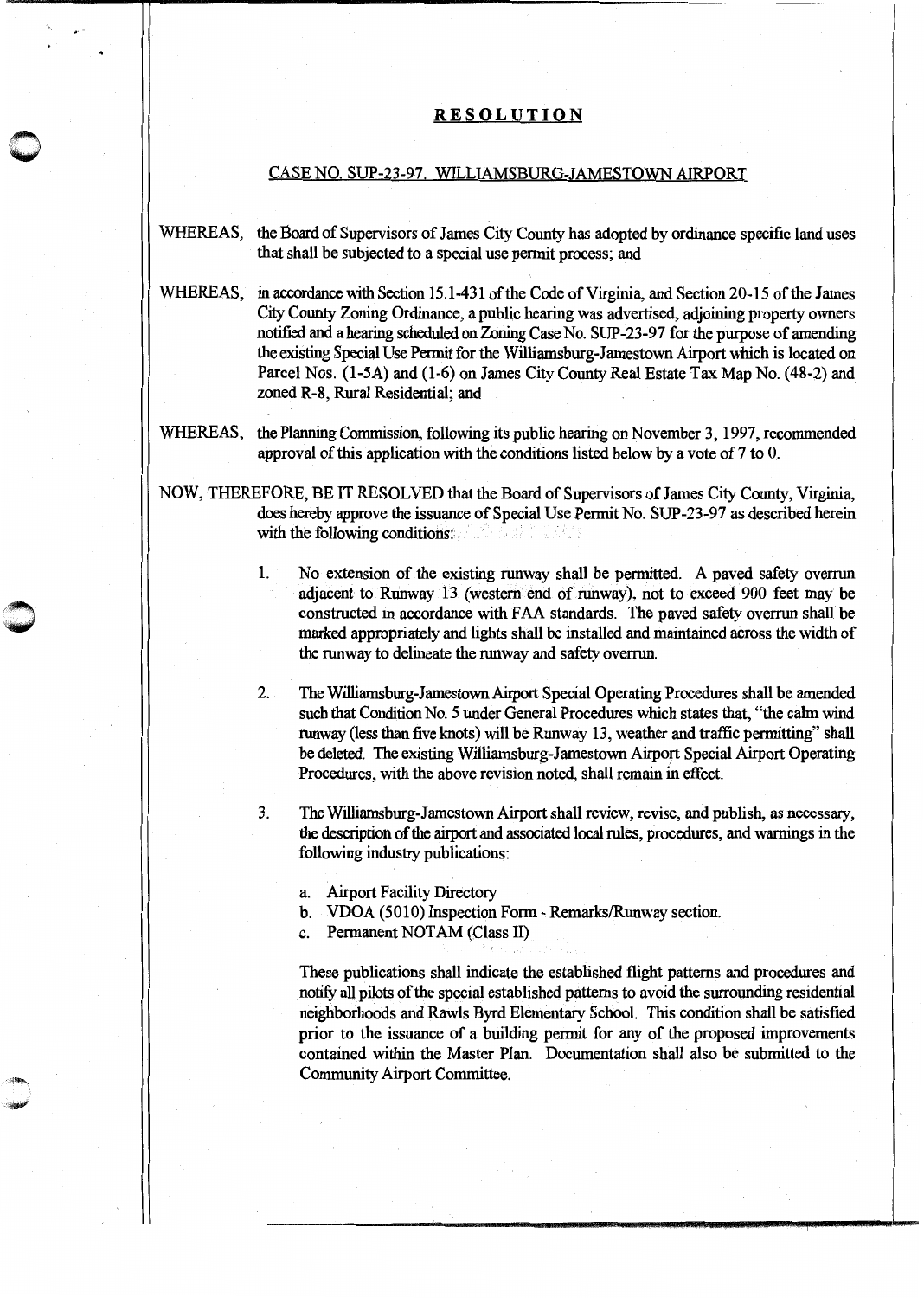Also the following steps shall be taken:

- a. Report the basic pertinent information by UNICOM when pilots check in for takeoff and landing operations.
- b. Identify/distribute information through a published set of "Airport Rules and Regulations."
- c. Post/display Special Operating Procedures in the flight planning area and other conspicuous areas of the terminal building.
- 4. The Airport Procedures shall be amended to require runway preference for runway 31 for all arriving aircraft, not just twin-engine aircraft as stated in the current Airport Procedures.
- 5. Signs shall be erected at both ends of the runway which read as follows:

For departures on Runway 31: "Remember to turn left to avoid flying over the Elementary School."

For departures on Runway 13: "Remember to make right turn for noise abatement."

- 6. A Community Airport Committee shall be established. The Committee's purpose is to provide a formal setting for an on-going dialogue between all interested parties (i.e., the citizens, the County, the Airport owners and operators, pilots, WJCC Schools, and business community). It shall be the responsibility of the Airport owners to establish the Committee. The Committee shall be a balanced representation of the following interest groups: airport owners/operators, citizens, the County, WJCC Schools, and pilots. The Committee shall be comprised of no fewer than five persons and no more than 10 persons. The Airport owners shall submit a list of committee members to the County for approval within six months of the approval of this Special Use Permit application. The Committee shall meet at least four times per year in open session.
- 7. Approval of the facilities contained in the Master Plan in no way obligates the County to approving the construction of these facilities. The proposed facilities shall undergo the typical site plan and building plan review process and receive County approval before construction of these facilities and improvements shall commence.
- 8. A lighting plan shall be prepared and approved by the Planning Director for each site plan submittal that contains outdoor lighting. All outdoor lighting, exclusive of lights for the runway, taxiways, and other required safety lighting, shall have recessed lenses.

9. The following size limitations shall apply to the planned facilities:

| <b>T-Hangar Units</b>          | 63 units* maximum             |
|--------------------------------|-------------------------------|
| Corporate Hangar Units         | 14 units <sup>*</sup> maximum |
| <b>Apron Parking Tie-Downs</b> | 49 spaces maximum             |

Terminal Building Expansion

2,500 square feet maximum -- Total size of building shall not exceed 7,327 square feet (4,327 + 2,500)

Flight Management Building

2,500 square feet maximum

. I!